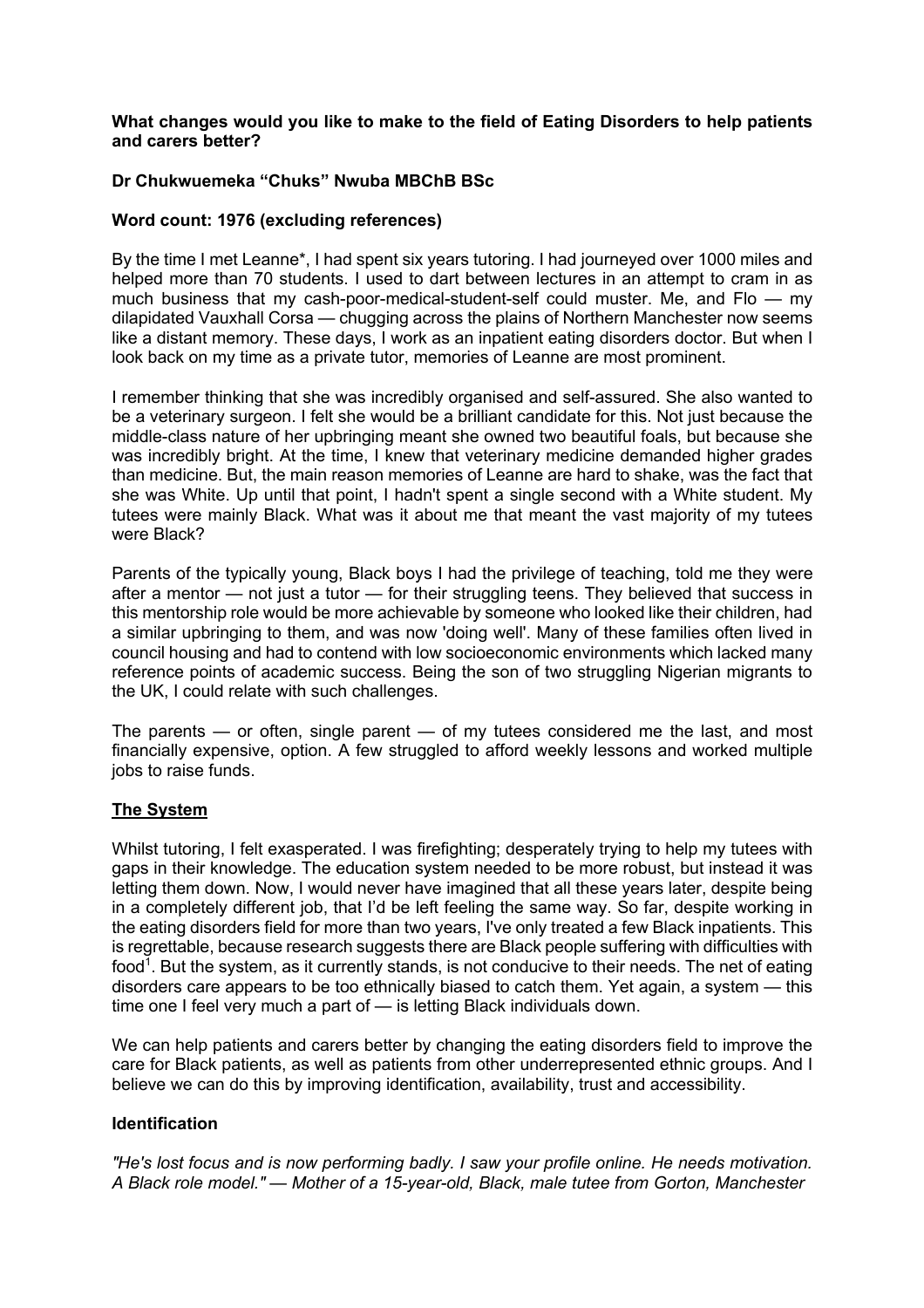Firstly, my services were often requested because I was Black. My Blackness offered no guarantee of rapport with my tutees, but it was assumed that I may be able to identify more with their experiences and subsequent challenges, when compared to a White tutor. This may have been flawed thinking, but what it *does* emphasise is the importance of ethnocultural factors. With this in mind, eating disorders services should perform regular **ethnocultural assessments**. These assessments would scrutinise the entire service, screening for any unconscious biases in care.

The notion of ethnocultural biases in the delivery of healthcare is not new. I once had a 50-year-old Black patient who, during her inpatient stay, remained socially isolated on the ward because she deemed the ward activities as being "too White". I had a 26-year-old inpatient who did not find the ward conducive to certain aspects of his cultural and religious beliefs and practices. I also had an inpatient whose psychological therapy was thwarted due to issues with communication (she had recently migrated to the UK and spoke limited English). Eating disorders services need to be more adaptable to ethnocultural differences in order for Black patients to *identify* with its offerings and thus reach out for support.

Secondly, it may prove beneficial for organisations (e.g. Royal College of Psychiatrists) to work closely with Black healthcare workers in the field, as well as patients with lived experience, to increase awareness of eating disorders in the Black community. This can be achieved through **eating disorders workshops**. Such workshops (which research suggests are a valuable resource<sup>2</sup>) will provide opportunities to challenge misconceptions of the eating disorders services. It would include body image groups and education classes. Encountering other Black individuals at these workshops may encourage some to feel as though they can *identify* more with the service. In turn, they may be more forthcoming with their issues.

The Black individuals with eating disorders that I have spoken to highlight their ignorance in not knowing that their behaviours warranted a diagnosis. So, these workshops would provide a platform to further educate patients and their support networks (this is particularly important because — just as with my tutoring — the individual's support network is often heavily involved).

### **Availability**

*"We're flexible and can work around you. I'll finish work early and pick him up from school." — Mother of 17-year-old, Black, male tutee from Hale, Manchester*

Availability is a two-way street. A tutee may have been ready and available to have lessons, but if *I* wasn't, then that was the end of that — and vice versa. Our *availability* as an eating disorders service needs to be examined. Inpatient eating disorders services are bereft of beds. So the question arises, 'even if there was Black engagement, would an inpatient bed be available?' In Germany, as a way of promoting equity, a percentage of newly-built homes are reserved for disadvantaged individuals. Likewise, in eating disorders services, a temporary **quota of care** should be considered. This would ensure a percentage of inpatient beds were prioritised for those from underrepresented ethnic groups. This would hopefully propagate Black individuals to seek care when needed.

The lack of research on the intersection of eating disorders and the Black community is staggering<sup>3</sup>. There needs to be, as a starting point, a **research and data gathering strategy**. This would interrogate the *availability* of eating disorders services nationwide, providing data to inform future location- and demography-specific operations. When I had a new tutee, I would typically start by gathering data about them. This is very much a similar notion. It would follow in the footsteps of organisations such as the NHS Race and Health Observatory, which recently bolstered its equality and diversity research<sup>4</sup>.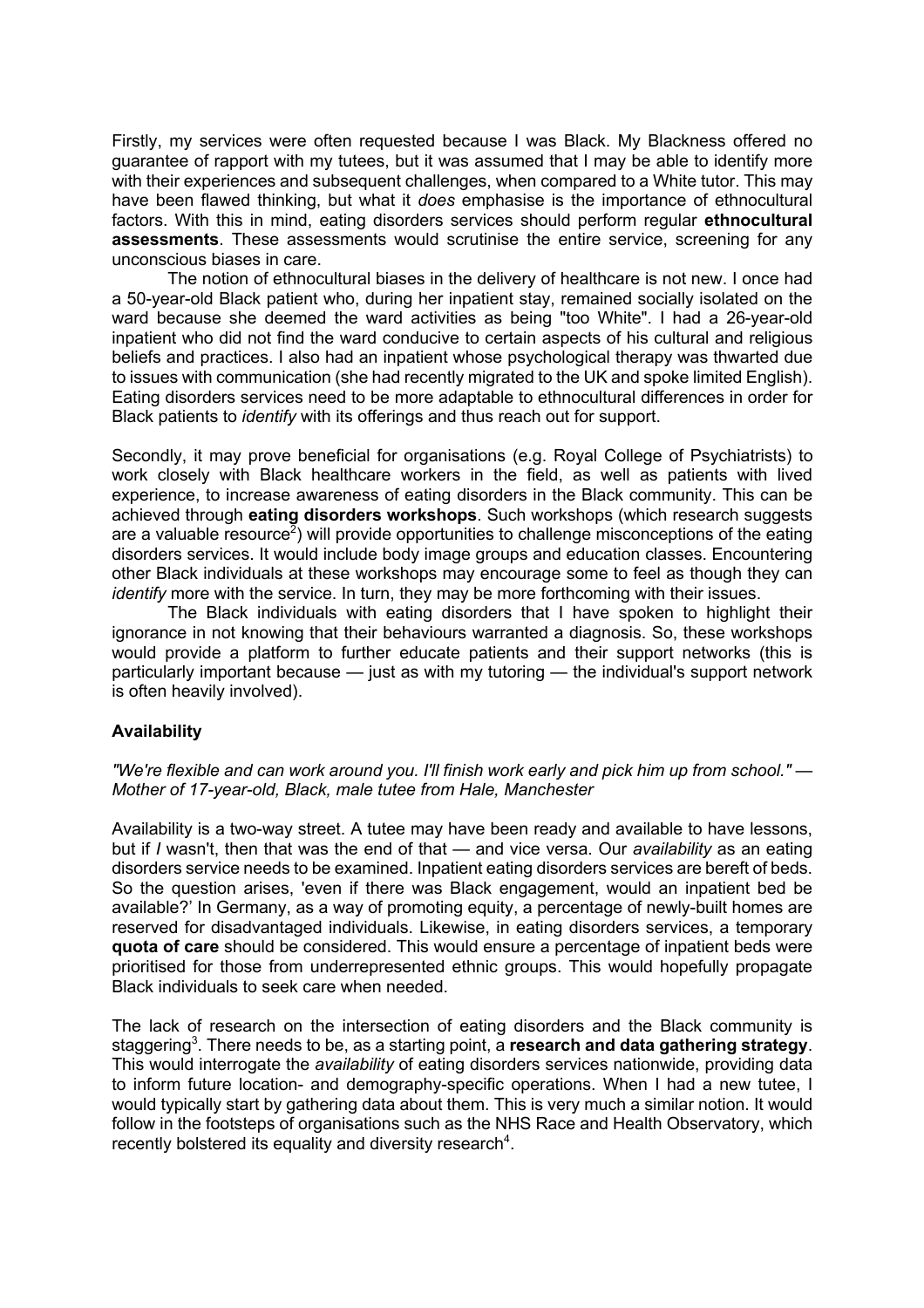# **Trust**

*"He's gained so much confidence in Maths! He doesn't want to show it in front of his friends but he's doing a lot better at it." — Mother of 16-year-old, Black, male tutee from Gorton, Manchester*

Firstly, my tutees had to trust *me* — the individual. There is a historical distrust of the mental health services by members of the Black community. In this year's Commission on Race and Ethnic Disparities report<sup>5</sup>, it highlighted a reluctance in the Black community to admit mental health issues due to a lack of confidence in the system and fears "of being classed and treated on the basis of a stereotype". The eating disorders services should work with other psychiatric specialties to create a **trust campaign** (with a catchy hashtag, e.g. #TrustTheTeam). In many ways, it would resemble the widely recognised #hellomynameis campaign which fought for more compassionate patient care<sup>6</sup>. It would be a campaign featuring affirming statements from Black people from all walks of life (e.g. "I'm [name] and I trust the mental health services"). Seeing Black individuals placing their *trust* in the services, may lead others to follow suit.

Secondly, my tutees had to trust in my ability to deliver for them. Black people need to believe that the care received in eating disorders services will be effective. An annual **Black mental health success report** would provide an amalgamation of the eating disorders success stories of patients from underrepresented ethnic groups. As with my tutoring — where my tutees spoke to others about my involvement in their exam successes — in the world of eating disorders, successful outcomes need to be shared. Research says that Black individuals frequently hide their mental ill health from other members of the family due to stigma<sup>7</sup>. With these success stories, they may be more likely to *trust* the services, and become more open, if they know that the outcome of their care may be positive and lead to recovery.

## **Accessibility**

*"£10?! Are you sure? In that case, I'll book ten lessons now if that's OK?" — Father of 14-yearold, male, Black tutee from Wythenshawe, Manchester*

A colleague and I were discussing a case where a young Black girl (CAMHS eating disorders inpatient) was discharged despite being very unwell. On reflection, this was likely due to her body being naturally bigger (a higher BMI). As a service, staff need **body and nutrition education classes**. Such classes would seek to explain different types of nutrition that exist in different ethnocultural groups as well as different body types and their respective, evidencebased BMI ranges. In the above example, the service was available but not fully *accessible* to the girl, because of the ethnocentric care she received. Eating disorders services need to decolonise its White body standards to improve access.

When I tutored. I made sure to keep my prices low because most of my tutees were from poorer neighbourhoods. Eating disorders services should be more proactive in taking into consideration the variety of drivers behind illness, including finances. For example, food security issues disproportionately affect those from underrepresented ethnic groups. As it stands, benefitting maximally from inpatient care is financially *inaccessible* for some. For example, repetitive home leave can help with a smooth transition on discharge, however this can be prohibitively expensive; community trips are a key part of normalising eating, but these can be costly if attended regularly; and visits from friends and family can help patients manage the many stresses of inpatient care, however many families are unable to afford the copious amounts of travel. This creates inequitable care, and so the creation of a **care collection** would help to mitigate this. A monetary collection of voluntary donations from members of the public and healthcare workers would help fund certain patients' expenses and help improve all-round access.